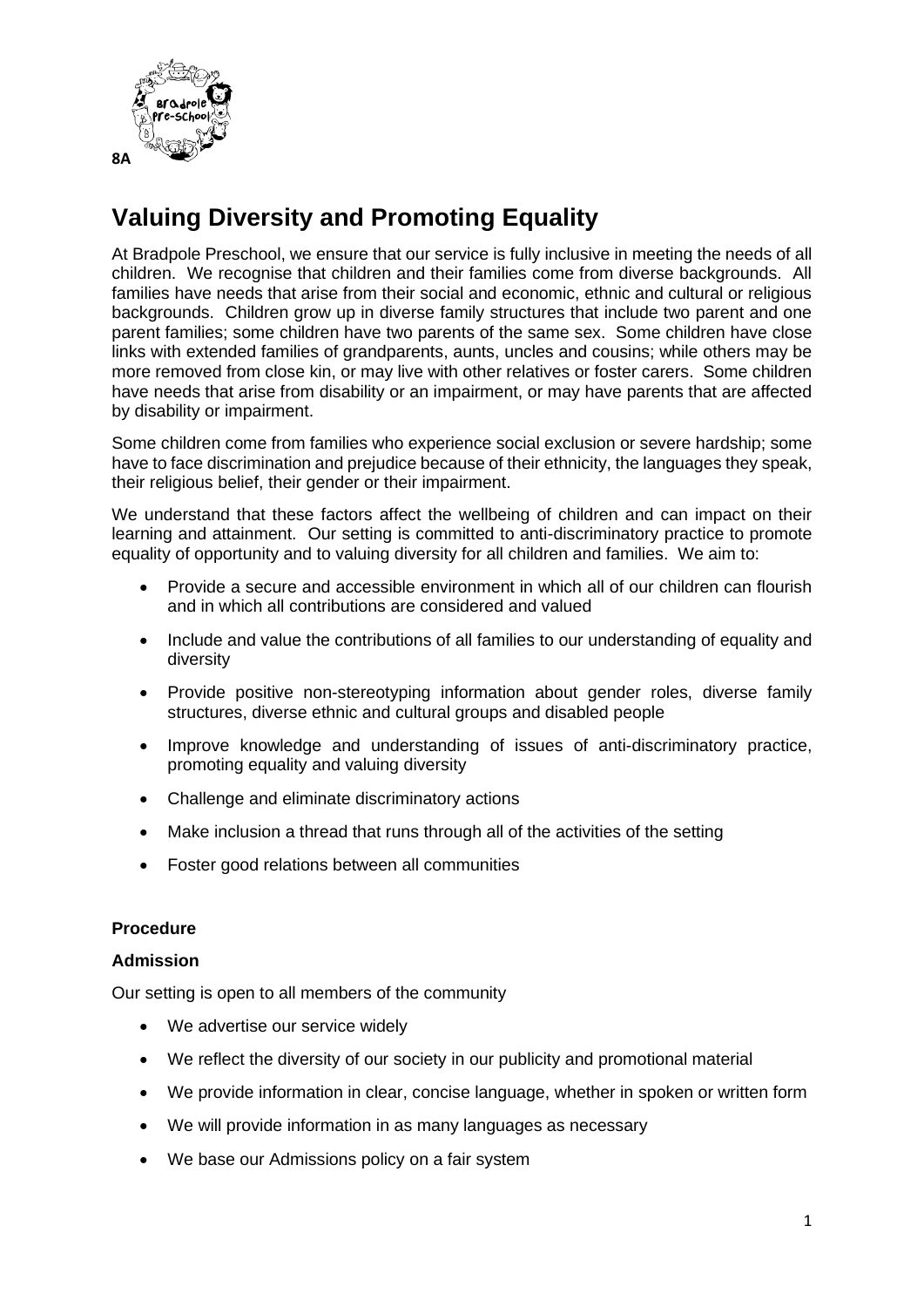

- We ensure that all parents are made aware of our Valuing Diversity and Promoting Equality Policy
- We do not discriminate against a child or their family, or prevent entry to our setting, on the basis of a protected characteristic as defined by the Equalities Act (2010). These are:
	- **Disability**
	- **Race**
	- Gender reassignment
	- Religion or belief
	- **Sex**
	- Sexual orientation
	- Pregnancy or maternity
	- Age
	- Marriage and civil partnership
- We do not discriminate against a child with a disability or refuse a child entry to our setting for reasons relating to disability
- We ensure, wherever possible, that we have a balanced intake of boys and girls in the preschool
- We develop an action plan to ensure that people with impairments can participate successfully in the services offered by the setting and in the curriculum offered
- We take action against any discriminatory behaviour by staff or parents whether by:
	- Direct discrimination someone is treated less favourably because of a protected characteristic
	- Indirect discrimination  $-$  someone is affected unfavourably because of a general policy e.g. children must only speak English in the preschool
	- Association discrimination against someone who is associated with a person with a protected characteristic
	- Perception  $-$  discrimination on the basis that it is thought someone has a protected characteristic
- The displaying of openly discriminatory and possibly offensive materials, name calling, or threatening behaviour are unacceptable on, or around, the premise and will be dealt with in the strongest manner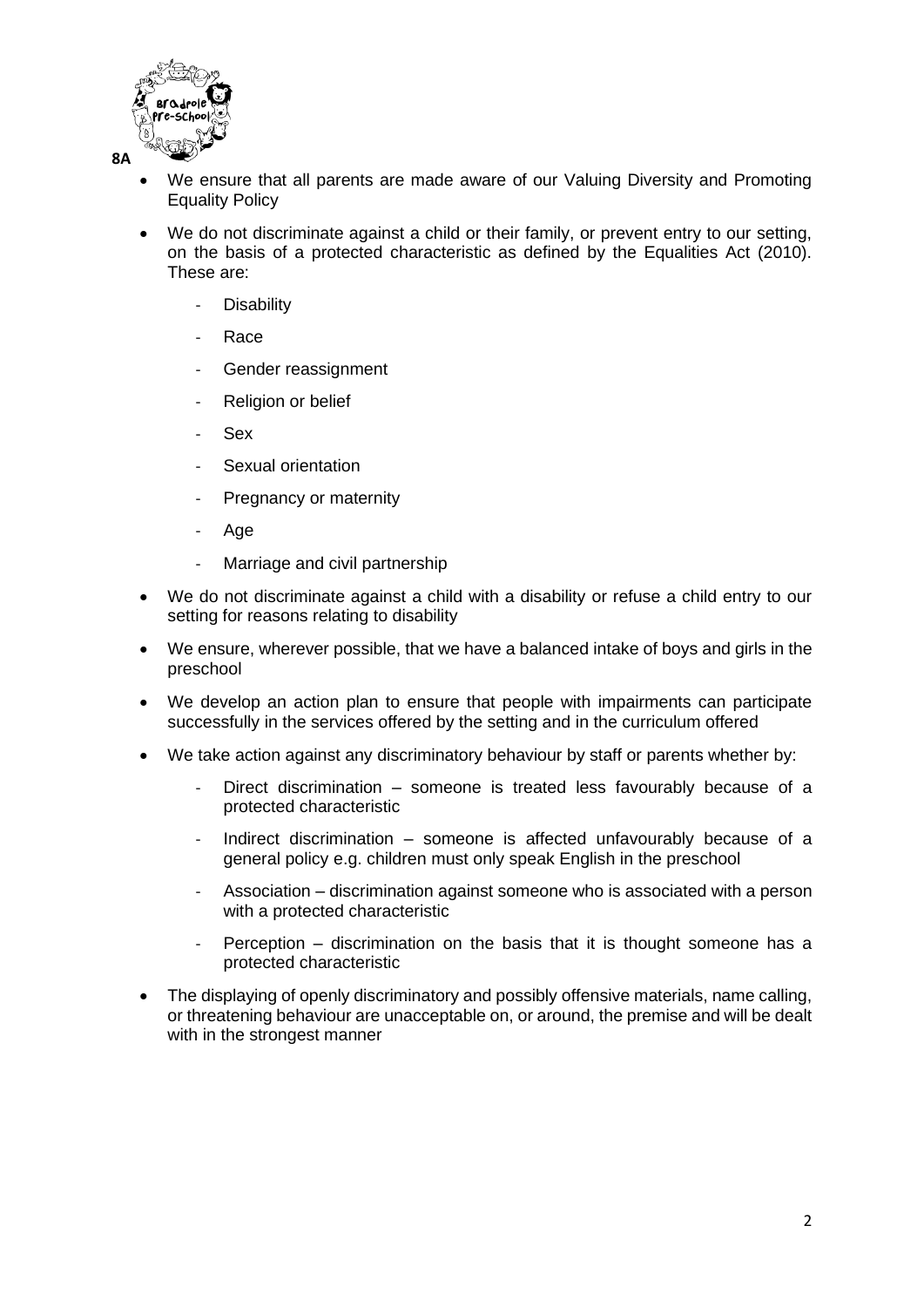

## **Employment**

- Posts are advertised and all applicants are judged against explicit and fair criteria
- Applicants are welcome from all backgrounds and posts are open to all
- We may use the exemption clauses in relevant legislation to enable the service to best meet the needs of the community
- The applicant who best meets the criteria is offered the post, subject to references and checks via the Disclosure and Barring Service. This ensures fairness in the selection process
- All job descriptions include a commitment to promoting equality and recognising and respecting diversity as part of their specifications
- We monitor our application process to ensure it is fair and accessible

## **Training**

- We seek out training opportunities for staff and volunteers to enable them to develop anti-discriminatory and inclusive practices, which enable all children to flourish
- We ensure that staff are confident and fully trained in administering relevant medicines and performing invasive care procedures when these are required
- We review our practices to ensure that we are fully implementing our policy for valuing diversity and promoting equality

# **Curriculum**

The curriculum offered in the setting encourages children to develop positive attitudes about themselves as well as to people who are different to themselves. It encourages children to empathise with others and to begin to develop the skills of critical thinking.

Our environment is as accessible as possible for all visitors, children and families. If access to the setting is found to treat disabled children or adults less favourably, then we will make reasonable adjustments to accommodate the needs of disabled children and adults. We do this by:

- Making children feel valued and good about themselves and others
- Ensuring that children have equality of access to learning
- Undertaking an access audit, to establish whether the setting is/ was accessible to all children
- Making adjustments to the environment and resources to accommodate a wide range of learning, physical and sensory impairments
- •
- •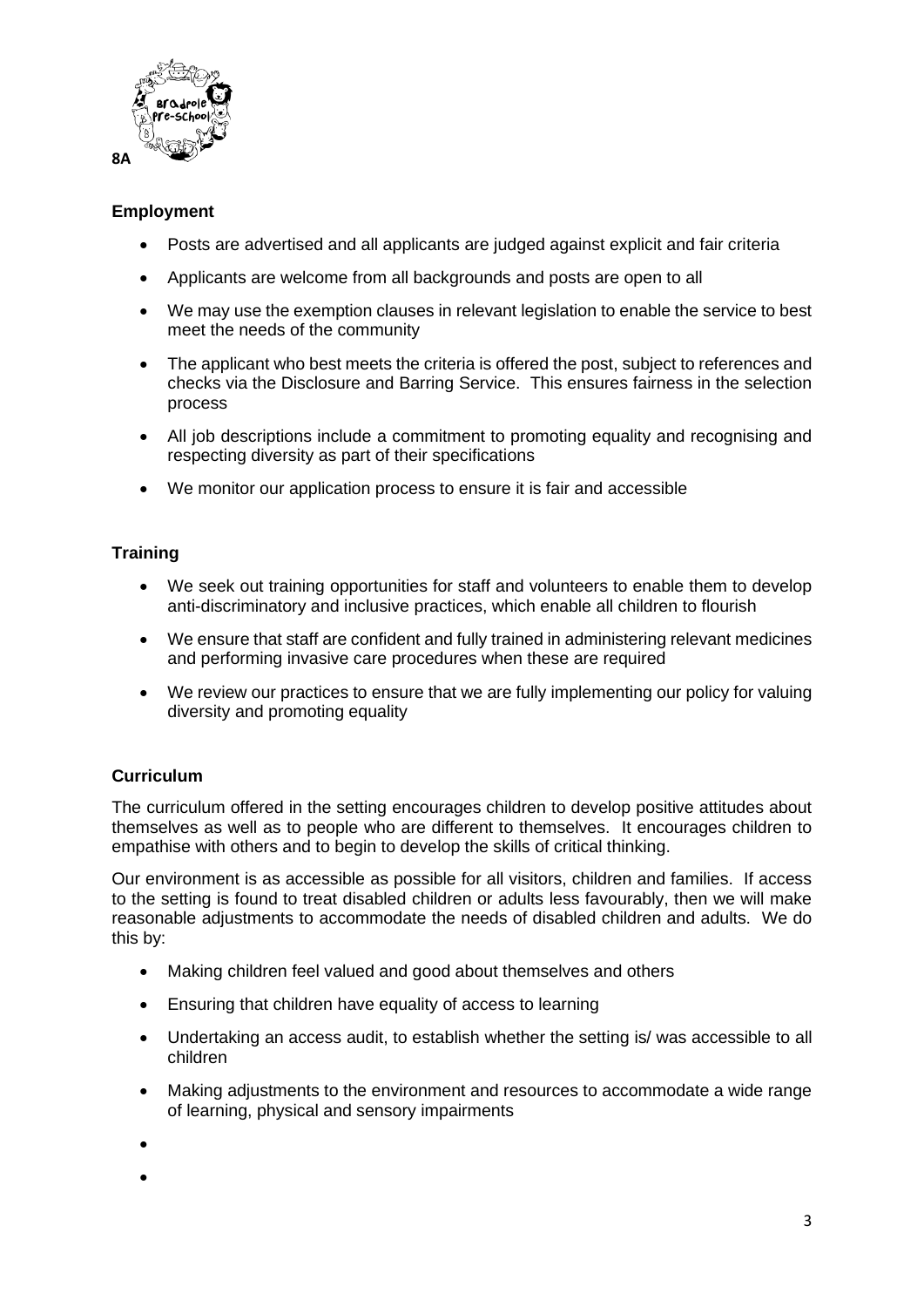

- Making appropriate provision within the curriculum to ensure each child receives the widest possible opportunity to develop their skills and abilities, e.g. recognising the different learning styles of girls and boys
- Positively reflecting the widest possible range of communities in the choice of resources
- Avoiding stereotypes or derogatory images in the selection of books or other visual materials
- Celebrating a wide range of festivals
- Creating an environment of mutual respect and tolerance
- Differentiating the curriculum to meet children's special educational needs
- Helping children to understand that discriminatory behaviour and remarks are hurtful and unacceptable
- Ensuring that the curriculum offered is inclusive for children with special education needs and children with disabilities.
- Ensuring that children learning English as an additional language, have full access to the curriculum and are supported in their learning
- Ensuring that children speaking languages other than English. Are supported in the maintenance and development of their home languages

## **Valuing Diversity in Families**

- We welcome the diversity of family lifestyles and work with all families
- We encourage the children to contribute stories of their everyday life to the setting
- We encourage mothers, fathers and other carers to take part in the life of the setting and to contribute fully
- For families who speak languages in addition to English, we will develop means to ensure their full inclusion
- We offer a flexible payment system for families of differing means and offer information regarding sources of financial support
- We take positive action to encourage disadvantaged and under-represented groups to use the setting

## **Food**

• We work in partnership with parents to ensure that dietary requirements of children that arise from their medical, religious or cultural needs are met

•